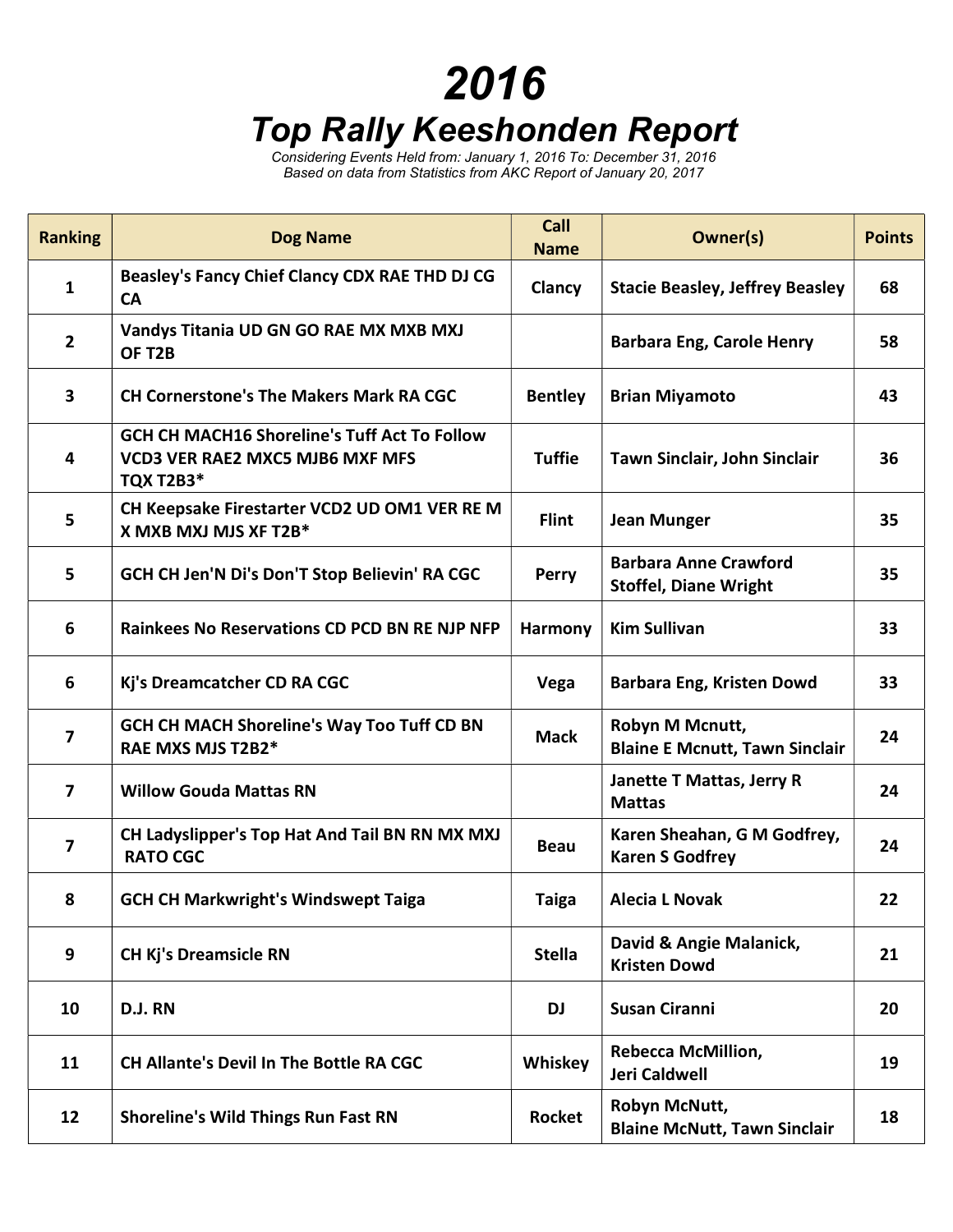| 13 | <b>Novel's New Tricks CD RA OA AXJ OF</b>                                                           | <b>Artie</b> | Linda Hall, Barbara Cobean,<br><b>Sueanne Nelson, Gerald Hall</b> | 14 |
|----|-----------------------------------------------------------------------------------------------------|--------------|-------------------------------------------------------------------|----|
| 14 | <b>GCH CH Kemont's Foolish Pleasure RN NA NAJ</b>                                                   | <b>Folly</b> | <b>Jan Corrington</b>                                             | 13 |
| 14 | <b>CH Jen'Ndi's Winter Games At Nightwatch</b><br><b>BN CGC</b>                                     | Axal         | Martha Huck,<br><b>Jennifer McClure</b>                           | 13 |
| 15 | <b>Coaster Kees Over The Limit RN NA NAJ</b>                                                        | <b>Fiona</b> | Dana & Michael Montague,<br>Patricia Voyles, Tawn Sinclair        | 12 |
| 16 | Wyndspell Benchmark UDX2 OM5 BN GN GO RA<br><b>LAO AO</b>                                           | Leica        | <b>Lila M Dann</b>                                                | 11 |
| 17 | <b>CH Masada's Gentle Rain CGCA CGCU</b>                                                            | Ginny        | <b>Nancy Royse, Judi James</b>                                    | 10 |
| 17 | <b>CH Shoreline Guinness For Barkee CD BN RAE MX</b><br><b>MXJ MXP3 MXPB MJP2</b>                   | <b>Nico</b>  | Robyn M Mcnutt,<br><b>Blaine E Mcnutt, Tawn Sinclair</b>          | 10 |
| 17 | <b>GCH CH MACH6 Parrkees Perpetual Motion At</b><br>Shoreline CDX RAE MXC2 MJS3 MXF MFB<br>TQX T2B3 | <b>Tasha</b> | Patricia Voyles, Tawn Sinclair,<br><b>Eileen A Parr</b>           | 10 |
| 18 | <b>GCH CH MACH Shoreline's Way Too Tuff CD BN</b><br>RAE MXS MJS T2B2 CGC                           | <b>Mach</b>  | Robyn M Mcnutt,<br><b>Blaine E Mcnutt, Tawn Sinclair</b>          | 9  |
| 19 | CH Shoreline's Look On The Bright Side RN                                                           | Ollie        | Angela & Erik Freeland,<br><b>Tawn Sinclair</b>                   | 8  |
| 19 | <b>MACH Krafty's Secret Peppermint Twist MXS</b><br><b>MJS NF</b>                                   | Heidi        | <b>Ruth Thompson</b>                                              | 8  |
| 20 | Ares War God Of Windy Pines BN RN CGCA                                                              | Arés         | <b>Kelly Rollyson</b>                                             | 7  |
| 20 | <b>CH MACH9 Harem's Head Over Heels RN MXB3</b><br>MJG3 NF T2B                                      | Juno         | <b>Emily Taggart, Harold Taggart</b>                              | 7  |
| 20 | Kj's Beary Awesome CD RN                                                                            | <b>Bear</b>  | Makayla Barker                                                    | 7  |
| 21 | CH Cinderlad Barefoot In The Park BN RAE OA<br><b>AXJ OF CGC</b>                                    | Calvin       | Leslie Meyn, Patricia Tocalis                                     | 6  |
| 21 | <b>CH Shoreline's No Limit Hold'Em RN</b>                                                           | Jack         | Angela & Erik Freeland,<br><b>Tawn Sinclair, Patrica Voyles</b>   | 6  |
| 21 | CH Shoreline's Ruby Slippers CDX BN RAE MX<br>MXG MXJ MJS XF T2B                                    | <b>Ruby</b>  | Patricia Voyles, Tawn Sinclair                                    | 6  |
| 21 | <b>CH Shoreline's Take A Look NA</b>                                                                | Razz         | Lisa Marzban, Tawn Sinclair                                       | 6  |
| 21 | <b>GCH CH Cornerstone's Justified RN CGC</b>                                                        | Kalani       | Brian Miyamoto,<br><b>Carol Miyamoto</b>                          | 6  |
| 21 | <b>Kodee Ferguson RN CGCA</b>                                                                       | <b>Kodee</b> | Mr. Gayle C Ferguson                                              | 6  |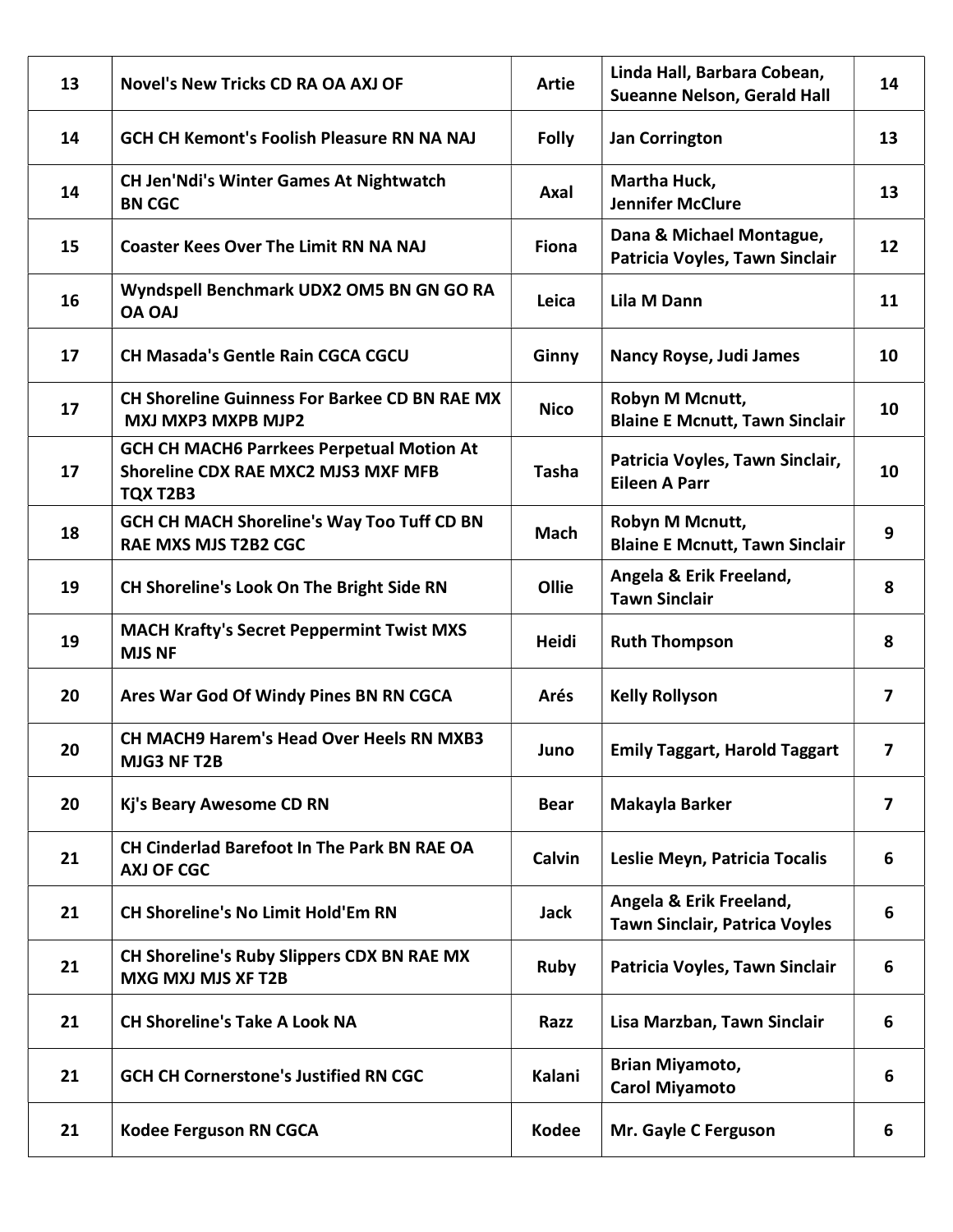| 22 | <b>Baxter Von Bark RN NJP NFP CGCA</b>                                         |                | <b>Patricia Stolte</b>                                                               | 5              |
|----|--------------------------------------------------------------------------------|----------------|--------------------------------------------------------------------------------------|----------------|
| 22 | <b>GCH CH Coaster Kees Pounce And Bounce CD BN</b><br><b>RAE AX MXJ NF CGC</b> | <b>Bounce</b>  | Carol Blair, Stu Blair                                                               | 5              |
| 22 | <b>GCH CH Kj's Play Date CDX BN RE AX AXJ</b><br>OF CGCA                       | Zelly          | <b>Lois and David Waddell</b>                                                        | 5.             |
| 22 | <b>GCH CH Summerwind's Sonic Boom BN RA</b>                                    | Snap           | Sarah Berrend, Jean Gauchat-<br>Hargis, Joshua Hargis                                | 5              |
| 22 | <b>Wyndjamr's Magistrate Judge RN</b>                                          | Kona           | Peter Voelker, Carol Voelker                                                         | 5              |
| 22 | <b>Woodhill Cara Financial Advisor</b>                                         | <b>Reggie</b>  | <b>Marilyn Warren</b>                                                                | 5              |
| 23 | CH MACH4 Skyline's Isabella The Ball MXB2<br><b>MJS2 NF</b>                    | Izzy           | <b>Ruth Thompson</b>                                                                 | 4              |
| 24 | <b>GCH CH Kj's Dream Date RN</b>                                               | <b>Daisy</b>   | <b>Kristen Dowd</b>                                                                  | 3              |
| 25 | CH La Jon's Litterbug CD OA OAJ NF                                             | <b>Trash</b>   | Lorna Harper, Linda Jones                                                            | $\overline{2}$ |
| 25 | Flowerkees Sweet Alyssum Geluk CD BN RE OA<br><b>OAJ NAP NJP NF</b>            | <b>Lyssie</b>  | M Frances Boyle,<br><b>Nancy H Aldrich</b>                                           | $\overline{2}$ |
| 25 | Lilly's Miracle Zoey RN ACT1 CGCA                                              | Zoey           | Kathleen Ayala                                                                       | 2              |
| 26 | <b>Adonai's Sweet-N-Sassy CDX RA</b>                                           |                | Ramona Barker                                                                        | 1              |
| 26 | CH Kj's Oh I Wund-R-Y CDX RA MX MXJ OAP OJP<br><b>NF THD</b>                   | <b>Whyit</b>   | <b>Emily Taggart, Grace Stewart</b>                                                  | 1              |
| 26 | <b>Discover Cryoseismic Boom RN</b>                                            | <b>Drake</b>   | Leslie A Meyn                                                                        | 1              |
| 26 | GCH CH Kj's Livin Large CDX BN RA AX AXJ NF                                    | <b>Charlie</b> | Elizabeth Strick, Kristen Dowd                                                       | 1              |
| 26 | <b>Novels Never Ending Story 4 Ryndam BN RA</b>                                | <b>JR</b>      | Sueanne Nelson,<br>Barbara Cobean, Skip Nelson,<br><b>Linda Hall</b>                 | $\mathbf{1}$   |
| 26 | Star-Kee's Who Ray For Hollywood CD RA CGC                                     |                | Thomas J Faubel,<br>Kristine R FaubeL,<br>Robin Stark, Jimmy Kranz                   | 1              |
| 26 | <b>Sun-Kiss Xandra BN RE</b>                                                   | <b>Xandra</b>  | Kathleen A Bloden,<br>Chester F Bloden,<br>Donna Williams,<br><b>Ernest Williams</b> | 1              |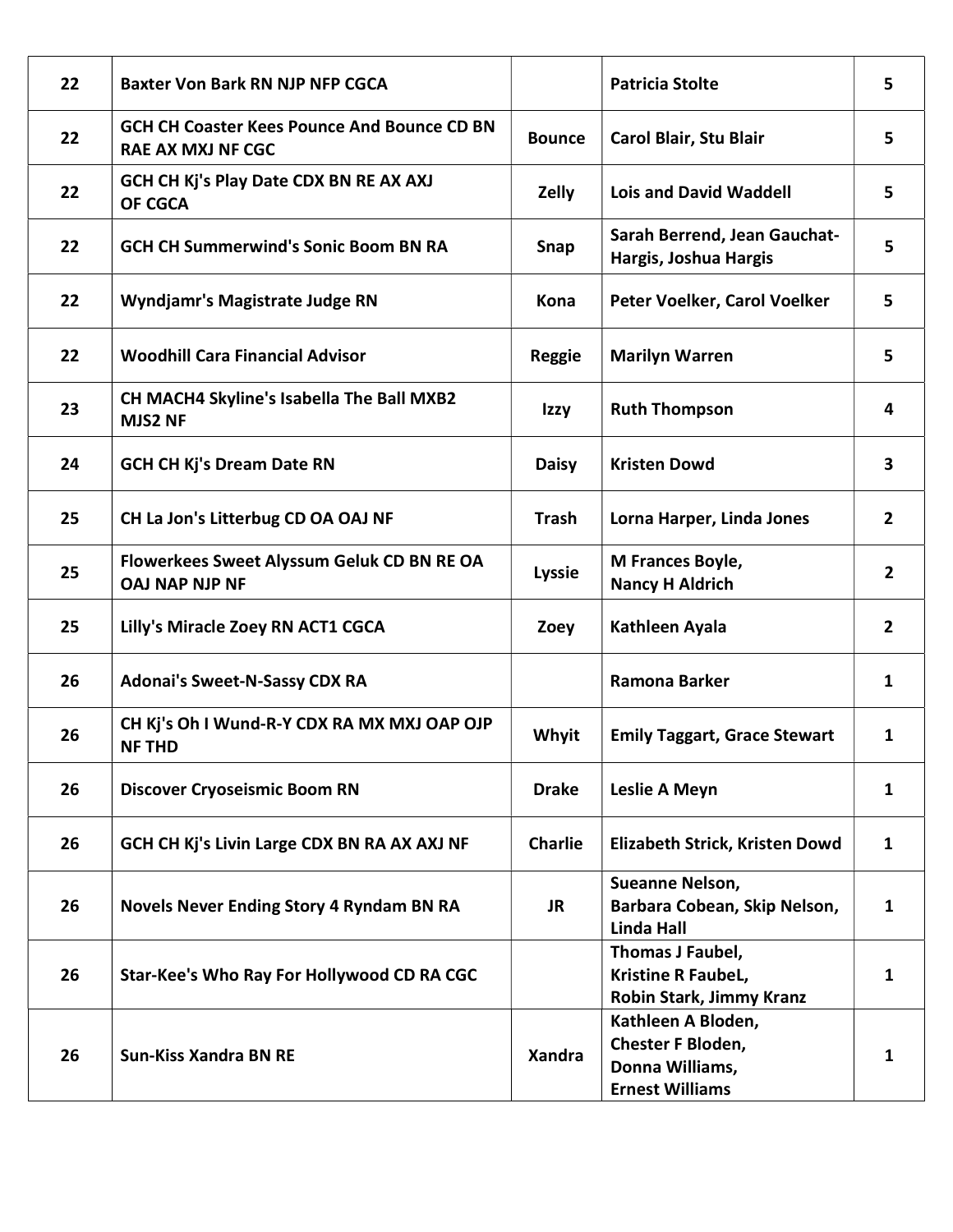Points are calculated using the Blanche Saunders System: First Place = 7 Points Second Place = 6 Points Third Place = 5 Points Fourth Place = 4 Points Qualifying Score = 1 Point (1 Point for a Qualify Score is included in points for First thru Fourth place) \*10 additional point for first place in both Advanced B and Excellent B in the same trial. <sup>+</sup>5 additional points for High Combined.

## Top Rally Keeshonden Report By Class

|                | <b>RALLY NOVICE A</b>                        |                                                            |               |
|----------------|----------------------------------------------|------------------------------------------------------------|---------------|
| <b>Ranking</b> | <b>Dog Name</b>                              | <b>Owners</b>                                              | <b>Points</b> |
| $\mathbf{1}$   | <b>GCH CH Markwright's Windswept Taiga</b>   | <b>Alecia L Novak</b>                                      | 22            |
| 1              | <b>Willow Gouda Mattas RN</b>                | Janette T Mattas, Jerry R Mattas                           | 22            |
| $\overline{2}$ | <b>CH Kj's Dreamsicle RN</b>                 | David & Angie Malanick,<br><b>Kristen Dowd</b>             | 21            |
| 3              | D.J. RN                                      | <b>Susan Ciranni</b>                                       | 19            |
| 4              | <b>Coaster Kees Over The Limit RN NA NAJ</b> | Dana & Michael Montague,<br>Patricia Voyles, Tawn Sinclair | 12            |
| 5              | <b>CH Masada's Gentle Rain CGCA CGCU</b>     | Nancy Royse, Judi James                                    | 10            |
| 6              | Kj's Beary Awesome CD RN                     | Makayla Barker                                             | 7             |
| 7              | <b>Kodee Ferguson RN CGCA</b>                | Mr. Gayle C Ferguson                                       | 6             |
| 8              | <b>Woodhill Cara Financial Advisor</b>       | <b>Marilyn Warren</b>                                      | 5             |
| 8              | <b>Wyndjamr's Magistrate Judge RN</b>        | Peter Voelker, Carol Voelker                               | 5             |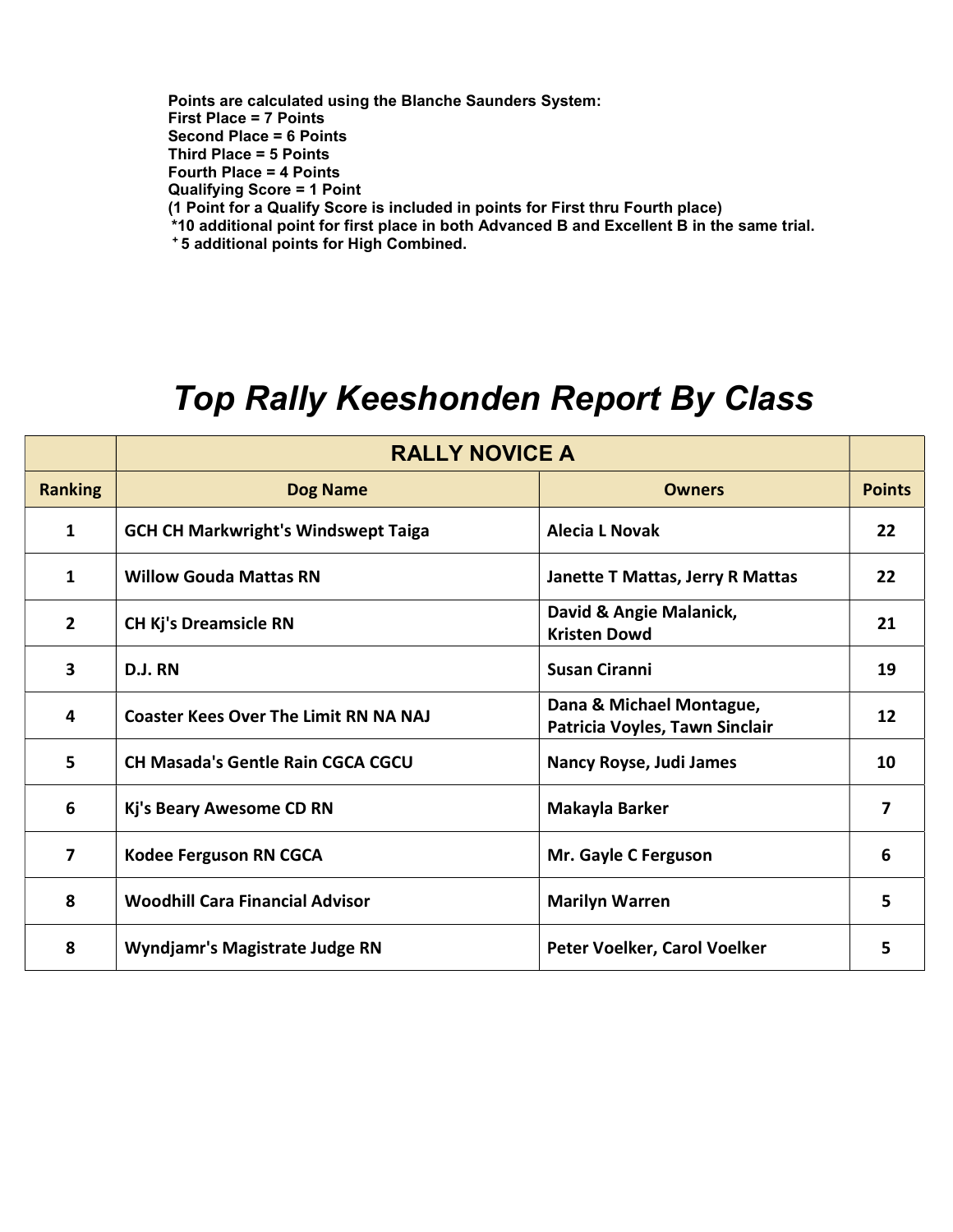|                | <b>RALLY NOVICE B</b>                                             |                                                                 |                         |
|----------------|-------------------------------------------------------------------|-----------------------------------------------------------------|-------------------------|
| <b>Ranking</b> | <b>Dog Name</b>                                                   | <b>Owners</b>                                                   | <b>Points</b>           |
| $\mathbf{1}$   | Kj's Dreamcatcher CD RA CGC                                       | <b>Barbara Eng, Kristen Dowd</b>                                | 27                      |
| $\overline{2}$ | <b>Shoreline's Wild Things Run Fast RN</b>                        | Robyn McNutt, Blaine McNutt,<br><b>Tawn Sinclair</b>            | 18                      |
| 3              | CH Jen'Ndi's Winter Games At Nightwatch BN CGC                    | <b>Martha V Huck, Jennifer McClure</b>                          | 13                      |
| 3              | <b>GCH CH Kemont's Foolish Pleasure RN NA NAJ</b>                 | <b>Jan Corrington</b>                                           | 13                      |
| 4              | CH Ladyslipper's Top Hat And Tail BN RN MX MXJ<br><b>RATO CGC</b> | Karen Sheahan, G M Godfrey,<br><b>Karen S Godfrey</b>           | 12                      |
| 5              | CH Shoreline's Look On The Bright Side RN                         | Angela & Erik Freeland, Tawn Sinclair                           | 8                       |
| 5              | <b>MACH Krafty's Secret Peppermint Twist MXS</b><br><b>MJS NF</b> | <b>Ruth Thompson</b>                                            | 8                       |
| 6              | <b>CH MACH9 Harem's Head Over Heels RN MXB3</b><br>MJG3 NF T2B    | <b>Emily Taggart, Harold Taggart</b>                            | $\overline{\mathbf{z}}$ |
| 7              | <b>CH Shoreline's Take A Look NA</b>                              | Lisa Marzban, Tawn Sinclair                                     | 6                       |
| $\overline{7}$ | <b>CH Shoreline's No Limit Hold'Em RN</b>                         | Angela & Erik Freeland, Tawn Sinclair,<br><b>Patrica Voyles</b> | 6                       |
| $\overline{7}$ | <b>GCH CH Cornerstone's Justified RN CGC</b>                      | <b>Brian Miyamoto, Carol Miyamoto</b>                           | 6                       |
| 8              | <b>Baxter Von Bark RN NJP NFP CGCA</b>                            | <b>Patricia Stolte</b>                                          | 5                       |
| 9              | CH MACH4 Skyline's Isabella The Ball MXB2<br><b>MJS2 NF</b>       | <b>Ruth Thompson</b>                                            | 4                       |
| 10             | <b>GCH CH Kj's Dream Date RN</b>                                  | <b>Kristen Dowd</b>                                             | 3                       |
| 11             | <b>Willow Gouda Mattas RN</b>                                     | JANETTE T MATTAS, JERRY R MATTAS                                | 2                       |
| 11             | CH La Jon's Litterbug CD OA OAJ NF                                | Lorna Harper, Linda Jones                                       | $\overline{2}$          |
| 12             | <b>Discover Cryoseismic Boom RN</b>                               | Leslie A Meyn                                                   | $\mathbf{1}$            |
| 12             | Lilly's Miracle Zoey RN ACT1 CGCA                                 | Kathleen Ayala                                                  | $\mathbf{1}$            |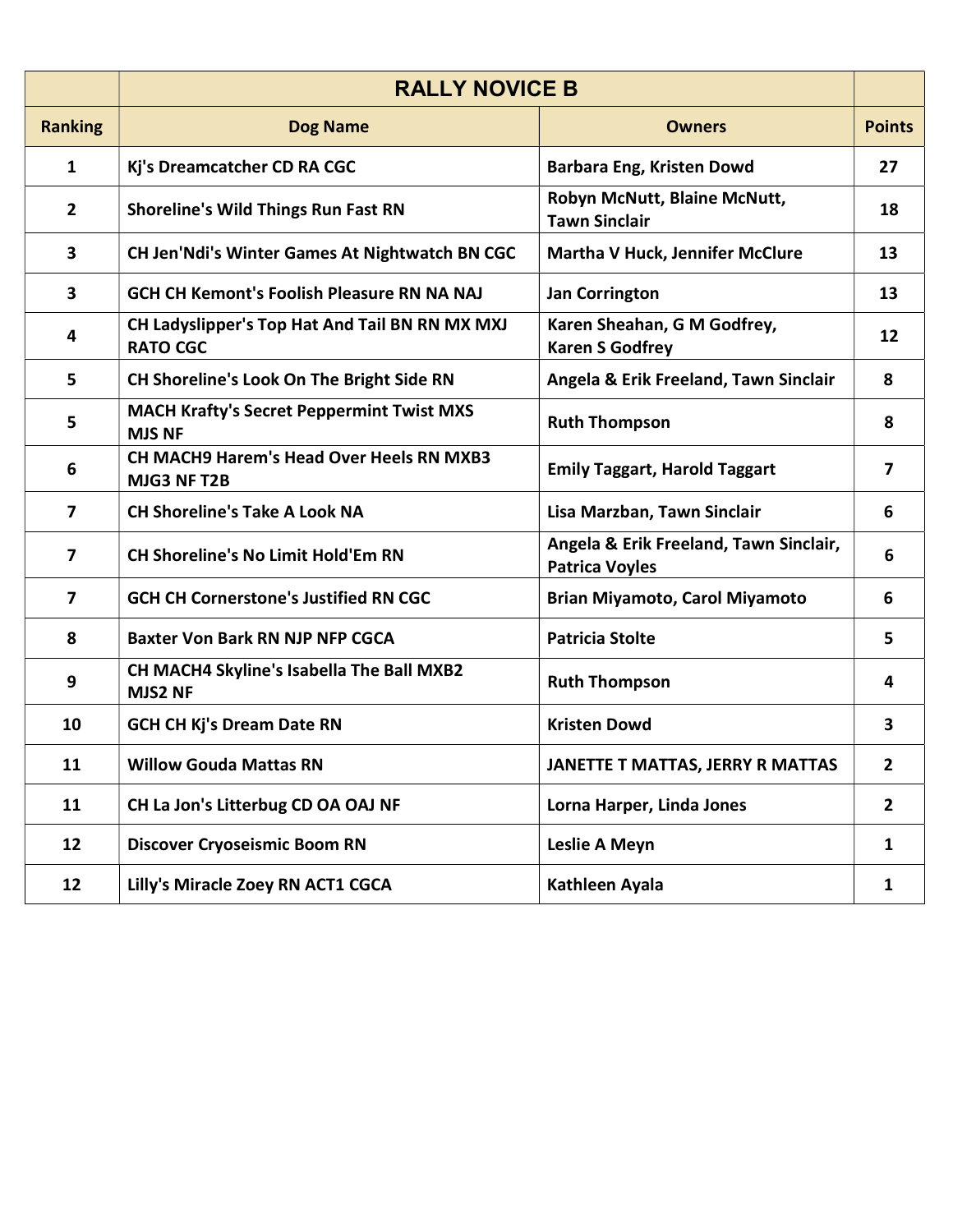|                | <b>RALLY ADVANCED A</b>                                            |                                                              |               |
|----------------|--------------------------------------------------------------------|--------------------------------------------------------------|---------------|
| <b>Ranking</b> | <b>Dog Name</b>                                                    | <b>Owners</b>                                                | <b>Points</b> |
| 1              | <b>CH Cornerstone's The Makers Mark RA CGC</b>                     | <b>Brian Miyamoto</b>                                        | 43            |
| $\overline{2}$ | <b>CH Allante's Devil In The Bottle RA CGC</b>                     | Rebecca McMillion, Jeri Caldwell                             | 19            |
| 3              | GCH CH Jen'N Di's Don'T Stop Believin' RA CGC                      | <b>Barbara Anne Crawford Stoffel,</b><br><b>Diane Wright</b> | 14            |
| 4              | CH Ladyslipper's Top Hat And Tail BN RN MX MXJ RA<br><b>TO CGC</b> | Karen Sheahan, G M Godfrey,<br><b>Karen S Godfrey</b>        | 12            |
| 5              | Ares War God Of Windy Pines BN RN CGCA                             | <b>Kelly Rollyson</b>                                        |               |
| 6              | <b>Rainkees No Reservations BN RA</b>                              | <b>Kim Sullivan</b>                                          | 5             |
| 7              | D.J. RN                                                            | <b>Susan Ciranni</b>                                         |               |

|                | <b>RALLY ADVANCED B</b>                                                                          |                                                                   |               |
|----------------|--------------------------------------------------------------------------------------------------|-------------------------------------------------------------------|---------------|
| <b>Ranking</b> | <b>Dog Name</b>                                                                                  | <b>Owners</b>                                                     | <b>Points</b> |
| $\mathbf{1}$   | Beasley's Fancy Chief Clancy CDX RAE THD DJ CGCA                                                 | <b>Stacie Beasley, Jeffrey Beasley</b>                            | 37            |
| $\mathbf{2}$   | Vandys Titania UD GN GO RAE MX MXB MXJ OF T2B                                                    | <b>Barbara Eng, Carole Henry</b>                                  | 29            |
| $\mathbf{3}$   | <b>Rainkees No Reservations PCD BN RA NJP NFP</b>                                                | <b>Kim Sullivan</b>                                               | 15            |
| 4              | CH Keepsake Firestarter VCD2 UD OM1 VER RE MX<br><b>MXB MXJ MJS XF T2B</b>                       | <b>Jean Munger</b>                                                | 13            |
| 4              | <b>GCH CH MACH16 Shoreline's Tuff Act To Follow</b><br>VCD3 VER RAE2 MXC5 MJB6 MXF MFS TQX T2B3  | <b>Tawn Sinclair</b>                                              | 13            |
| 5              | GCH CH MACH Shoreline's Way Too Tuff CD BN RAE<br>MXS MJS T2B2 CGC                               | Robyn M Mcnutt, Blaine E Mcnutt,<br><b>Tawn Sinclair</b>          | 11            |
| 6              | Kj's Dreamcatcher CD RA CGC                                                                      | Barbara Eng, Kristen Dowd                                         | 6             |
| 6              | CH Shoreline's Ruby Slippers CDX BN RAE MX MXG<br><b>MXJ MJS XF T2B</b>                          | Patricia Voyles, Tawn Sinclair                                    | 6             |
| 6              | <b>Novel's New Tricks CD RA OA AXJ OF</b>                                                        | Linda Hall, Barbara Cobean,<br><b>Sueanne Nelson, Gerald Hall</b> | 6             |
| 7              | Ares War God Of Windy Pines BN RA CGCA CGCU                                                      | <b>Kelly Rollyson</b>                                             | 5             |
| 7              | Wyndspell Benchmark UDX2 OM5 BN GN GO RA<br><b>OA OAJ</b>                                        | <b>Lila M Dann</b>                                                | 5             |
| 7              | <b>GCH CH Summerwind's Sonic Boom BN RA</b>                                                      | Sarah Berrend, Jean Gauchat-Hargis,<br><b>Joshua Hargis</b>       | 5             |
| 7              | <b>GCH CH MACH6 Parrkees Perpetual Motion At</b><br>Shoreline CDX RAE MXC2 MJS3 MXF MFB TQX T2B3 | Patricia Voyles, Tawn Sinclair,<br><b>Eileen A Parr</b>           | 5             |
| 8              | <b>CH Shoreline Guinness For Barkee CD BN RAE MX</b><br><b>MXJ MXP3 MXPB MJP2</b>                | Robyn M Mcnutt, Blaine E Mcnutt,<br><b>Tawn Sinclair</b>          | 4             |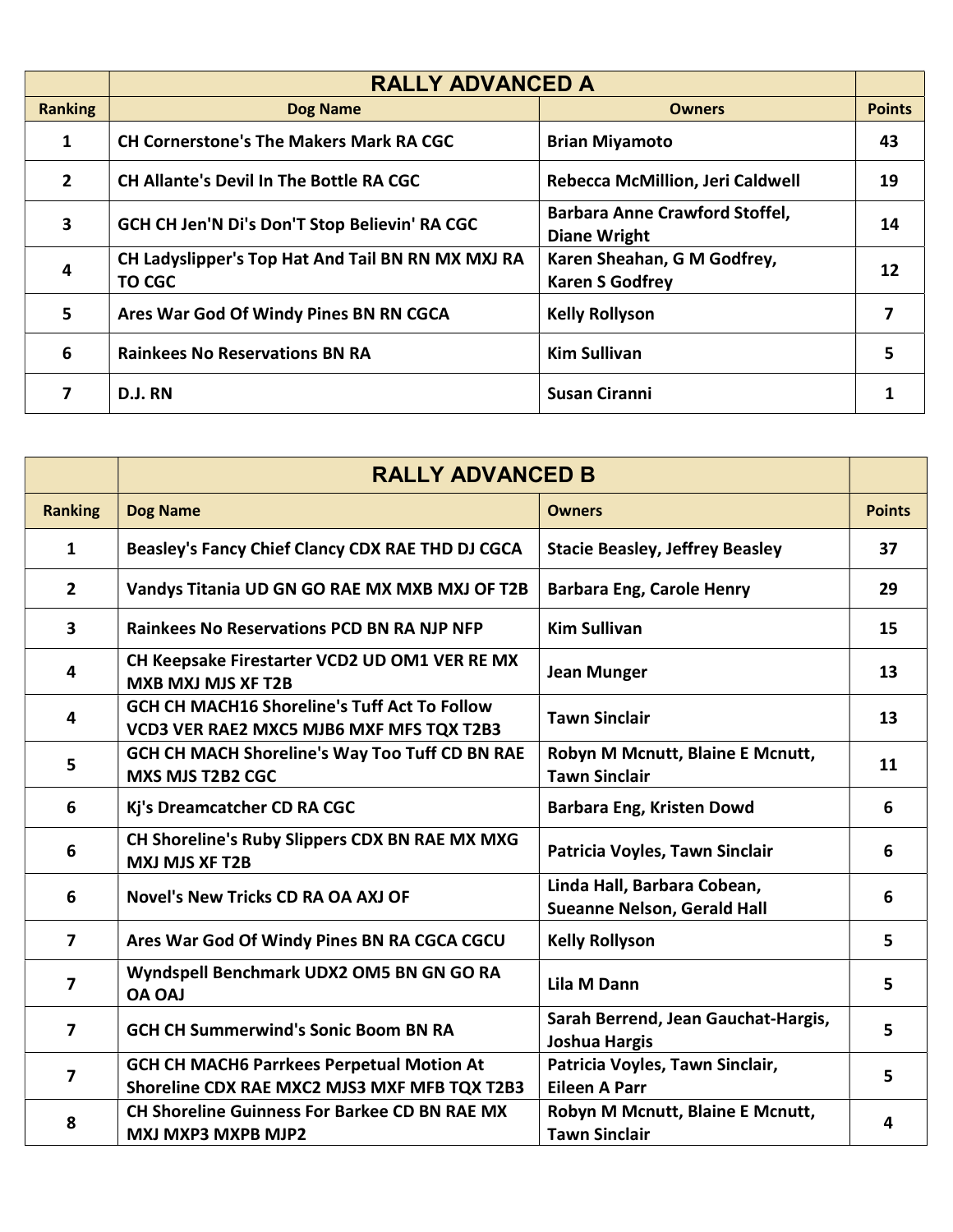| 9 | <b>GCH CH Coaster Kees Pounce And Bounce CD BN</b><br><b>RAE AX MXJ NF CGC</b> | <b>Carol Blair, Stu Blair</b>                                   |  |
|---|--------------------------------------------------------------------------------|-----------------------------------------------------------------|--|
| 9 | GCH CH Kj's Livin Large CDX BN RA AX AXJ NF                                    | Elizabeth Strick, Kristen Dowd                                  |  |
| 9 | <b>Novels Never Ending Story 4 Ryndam BN RA</b>                                | Sueanne Nelson, Barbara Cobean,<br>Skip Nelson, Linda Hall      |  |
| 9 | CH Cinderlad Barefoot In The Park BN RAE OA AXJ<br>OF CGC                      | Leslie Meyn, Patricia Tocalis                                   |  |
| 9 | CH Kj's Oh I Wund-R-Y CDX RA MX MXJ OAP<br><b>OJP NF THD</b>                   | <b>Emily Taggart, Grace Stewart</b>                             |  |
| 9 | Star-Kee's Who Ray For Hollywood CD RA CGC                                     | Thomas J Faubel, Kristine R FaubeL,<br>Robin Stark, Jimmy Kranz |  |
| 9 | Flowerkees Sweet Alyssum Geluk CD BN RE OA OAJ<br><b>NAP NJP NF</b>            | <b>M Frances Boyle, Nancy H Aldrich</b>                         |  |

|                | <b>RALLY EXCELLENT A</b>                      |                                                              |               |
|----------------|-----------------------------------------------|--------------------------------------------------------------|---------------|
| <b>Ranking</b> | Dog Name                                      | <b>Owners</b>                                                | <b>Points</b> |
|                | GCH CH Jen'N Di's Don'T Stop Believin' RA CGC | <b>Barbara Anne Crawford Stoffel,</b><br><b>Diane Wright</b> | 21            |

|                         | <b>RALLY EXCELLENT B</b>                                                                          |                                                                   |               |
|-------------------------|---------------------------------------------------------------------------------------------------|-------------------------------------------------------------------|---------------|
| <b>Ranking</b>          | <b>Dog Name</b>                                                                                   | <b>Owners</b>                                                     | <b>Points</b> |
| 1                       | Beasley's Fancy Chief Clancy CDX RAE THD DJ CGCA                                                  | <b>Stacie Beasley, Jeffrey Beasley</b>                            | 31            |
| $\overline{2}$          | Vandys Titania UD GN GO RAE MX MXB MXJ OF T2B                                                     | <b>Barbara Eng, Carole Henry</b>                                  | 29            |
| $\overline{\mathbf{3}}$ | <b>Rainkees No Reservations CD PCD BN RE NJP NFP</b>                                              | <b>Kim Sullivan</b>                                               | 13            |
| 3                       | <b>GCH CH MACH16 Shoreline's Tuff Act To Follow</b><br>VCD3 VER RAE2 MXC5 MJB6 MXF MFS TQX T2B3   | Tawn Sinclair, John Sinclair                                      | 13            |
| 4                       | <b>GCH CH MACH Shoreline's Way Too Tuff CD BN RAE</b><br><b>MXS MJS T2B2</b>                      | Robyn M McNutt, Blaine E McNutt,<br><b>Tawn Sinclair</b>          | 12            |
| 4                       | CH Keepsake Firestarter VCD2 UD OM1 VER RE MX<br><b>MXB MXJ MJS XF T2B</b>                        | <b>Jean Munger</b>                                                | 12            |
| 5                       | Novel's New Tricks CD RA OA AXJ OF                                                                | Linda Hall, Barbara Cobean,<br><b>Sueanne Nelson, Gerald Hall</b> | 8             |
| 6                       | Wyndspell Benchmark UDX2 OM5 BN GN GO RA<br><b>OA OAJ</b>                                         | Lila M Dann                                                       | 6             |
| 6                       | <b>CH Shoreline Guinness For Barkee CD BN RAE MX M</b><br>XJ MXP3 MXPB MJP2                       | Robyn M Mcnutt, Blaine E Mcnutt,<br><b>Tawn Sinclair</b>          | 6             |
| $\mathbf{7}$            | GCH CH Kj's Play Date CDX BN RE AX AXJ OF CGCA                                                    | <b>Lois and David Waddell</b>                                     | 5             |
| 7                       | <b>GCH CH MACH6 Parrkees Perpetual Motion At Shor</b><br>eline CDX RAE MXC2 MJS3 MXF MFB TQX T2B3 | Patricia Voyles, Tawn Sinclair,<br><b>Eileen A Parr</b>           | 5             |